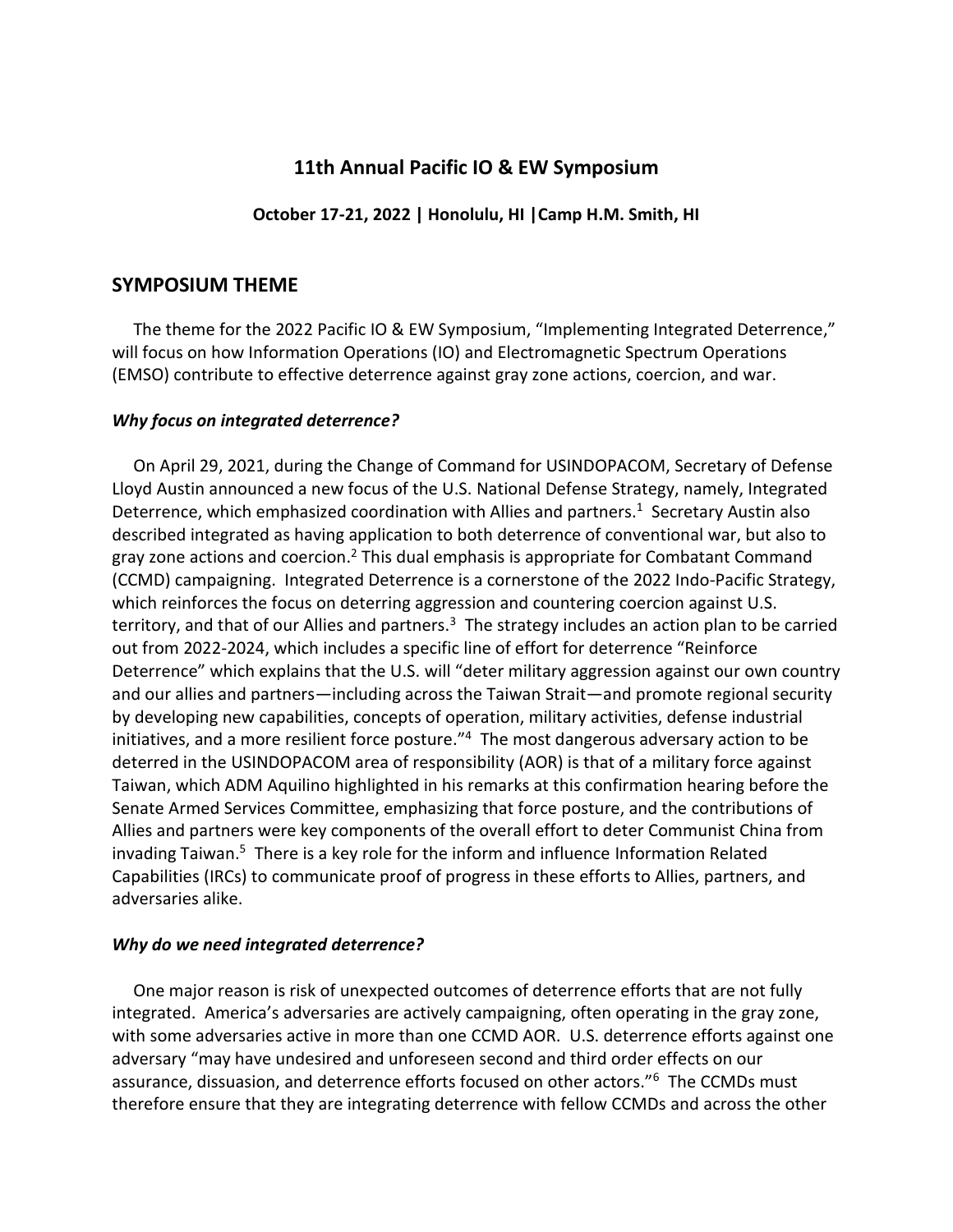instruments of national power. USINDOPACOM shares a common threat with Russia that is of course a core focus for both USEUCOM and USSTRATCOM. Communist China's ever-expanding global presence and malign influence activities require all the CCMDs to coordinate their deterrence efforts for global mitigation of the threats its military presents.

#### *Deterring both Conventional War and Gray Zone Actions and Coercion.*

 As described by SECDEF Austin, Integrated Deterrence must address both conventional warfare, as well as gray zone actions / coercion. The traditional forms of deterrence familiar to most military planners are strategic deterrence of nuclear war and deterring conventional war. LTG James Dubik has proposed recently that there is a third form, which is "deterring our adversaries from achieving their strategic goals below the threshold of conventional war," in the competition space where our adversaries employ coercion and activities carried out through "gray zone operations" often with hybrid forces and means.<sup>7</sup> Military analysts Ashley Townshend and Dr. David Santoro argue that "gray zone activities can be deterred — including certain types of maritime coercion, political interference, and cyber activity."<sup>8</sup>

 However, we are late to the starting blocks, as Communist Chinese gray-zone actions and coercion have resulted in incremental shifts in the regional security situation detrimental to U.S. interests, while also enhancing China's conventional deterrence posture represented by A2/AD and long-range precision fires. Many believe that the U.S. is losing the overall "deterrence fight" during competition, as it struggles to deter, counter, or block adversary gray zone activities and to deter conventional war. LTG Dubik and many others have argued that the U.S. is failing at this third form of deterrence.<sup>9</sup> As reporter and author Sean McFate observed, traditional deterrence is challenged "…because our adversaries wage war but disguise it as peace."<sup>10</sup> If Integrated Deterrence is to be the cornerstone of the Indo-Pacific Strategy, then countering gray zone actions is necessary to arrest the slow slide to war, as Russia's 2022 "special military operation" into Ukraine has recently demonstrated. This conventional war followed six years after its hybrid warfare campaign to seize the Crimea and carry out a proxy war in Eastern Ukraine, without much consequence from the West.

 There is an urgency to get our deterrence posture set, and deterrence operations underway. Regarding the threat of Chinese Communist conventional warfare against Taiwan, ADM Aquilino commented "… this problem is much closer to us than most think, and we have to take this on, put those deterrence capabilities ... in place, in the near term and with urgency."<sup>11</sup> Deterrence must be integrated into a CCMD Theater Campaign Plan and OPLANS. As Melissa Dalton, (Assistant Secretary of Defense for Strategy, Plans and Capabilities) recently asked "how do we fully integrate them [deterrence operations] not just as an afterthought, but as a deliberate part of our planning and operations?"<sup>12</sup> The information environment and electromagnetic spectrum are critical domains where gray zone actions take place, therefore, information operations and electromagnetic spectrum operations must be part of deliberate plans and deterrence operations. Integrated deterrence must be built into campaign planning, and our intent and objectives clearly communicated. As Major General Matt Easley, deputy Principal Information Operations Advisor to the Under Secretary of Defense for Policy, emphasized at the first OSD Phoenix Challenge information operations conference of 2022 ,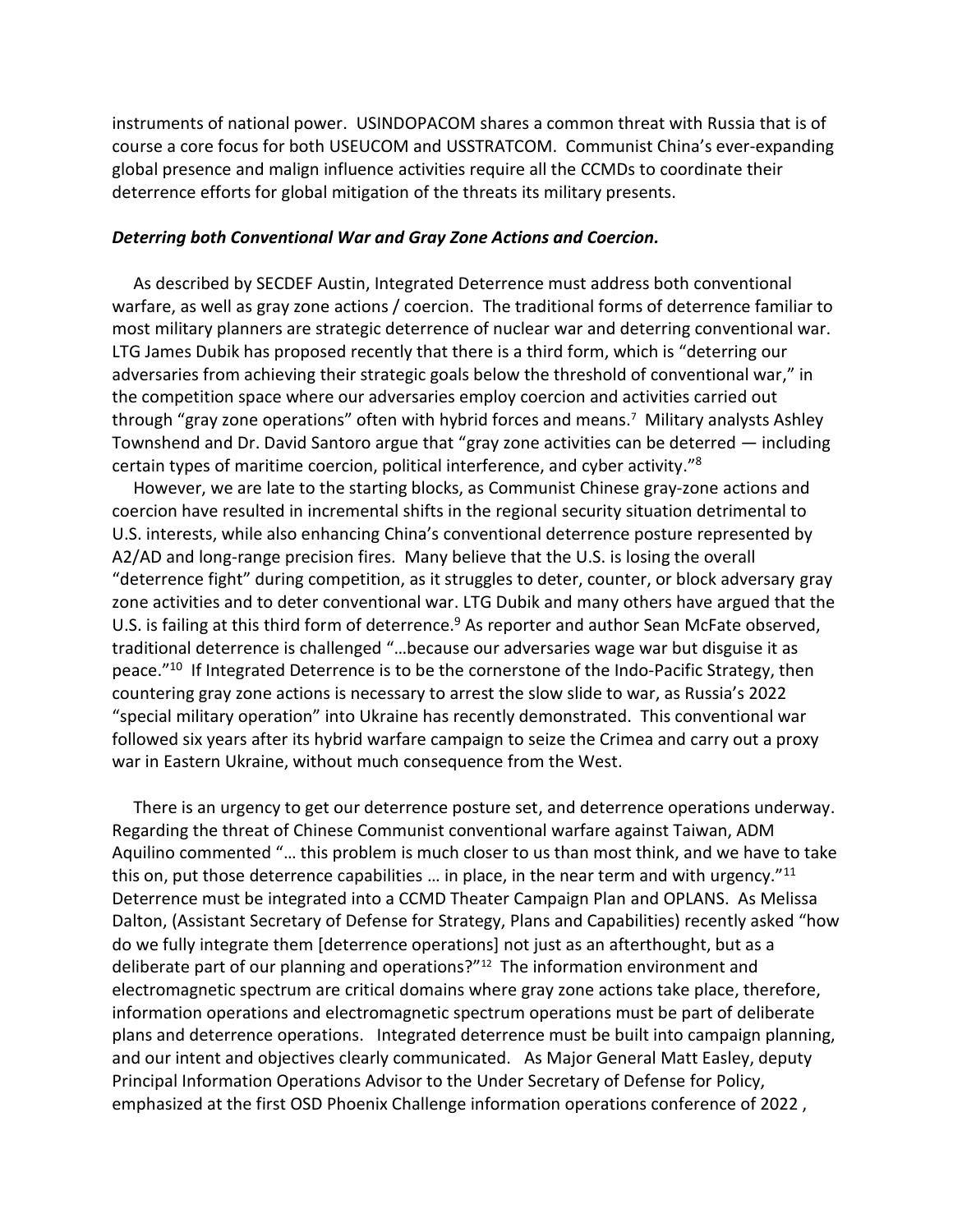"[w]e must refocus campaign planning to start with objectives in the cognitive domain, understand what narratives are needed to achieve that objective, and then develop plans for both physical actions that show commitment to that narrative."13

### *Allied and Partner Contributions*

 As our European Allies and partners react to the Russian war of invasion of Ukraine, our Indo-Pacific Allies and partners look to the potential for Communist China to start a war of invasion of Taiwan. Secretary Austin, in remarks delivered in Warsaw six days before the Russian invasion of Ukraine, emphasized the importance of working with a network of Allies and partners to achieve integrated deterrence, saying that what was "most important" for the success of integrated deterrence is "using the capability and capacity that's resident in our partners and allies."<sup>14</sup> In a critique on the likely effectiveness of the new approach, Thomas Spoehr agreed that "allies can contribute to a favorable correlation of forces" that our adversaries Communist China and Russia would consider, before deciding on military aggression.<sup>15</sup>

 Deterring war from breaking out in the Indo-Pacific will require a more networked approach with our Allies and partners, and a commonly shared appreciation of the destabilizing gray zone and coercion actions of Communist China, and how these increase the likelihood of armed conflict as China grows ever more assertive. U.S. assurance of Allies and partners is the other side of the coin to deterrence operations, "as the success or failure of this effort informs the adversary's decision calculus on whether the conditions favor taking military action."<sup>16</sup> Efforts to reassure Allies that we will provide them with the necessary means for their self-defense, our faithful adherence to mutual defense treaties, and continuous bilateral and multilateral exercises all help to demonstrate that the U.S. can form a coalition in crisis, and maintain it, and assures allies that the U.S. is the security partner of choice. Furthermore, assurance actions increase the resolve of a U.S. led coalition, and demonstrate increased US Stake in the crisis, which increases U.S. will to fight. As Heidi Shyu, Under Secretary of Defense for Research and Engineering, recently remarked during the USINDOPACOM and National Defense Industrial Association co-sponsored Pacific Operational Science and Technology Conference in Honolulu, "The Russian invasion of Ukraine has amplified the criticality of increasing our collaboration with allies and partners."<sup>17</sup>

### *Roles for IO and EW in Deterrence Operations*

 According to the Joint Operating Concept for Deterrence Operations, information operations in support of deterrence focus on psychological operations, cyberspace warfare operations, deception, and electromagnetic warfare capabilities "that can affect adversary morale and unit cohesion, decision-making, lines of communication (LOCs), logistics, command and control (C2), and other key adversary functions" while at the same time protecting our plans and operations through OPSEC.<sup>18</sup>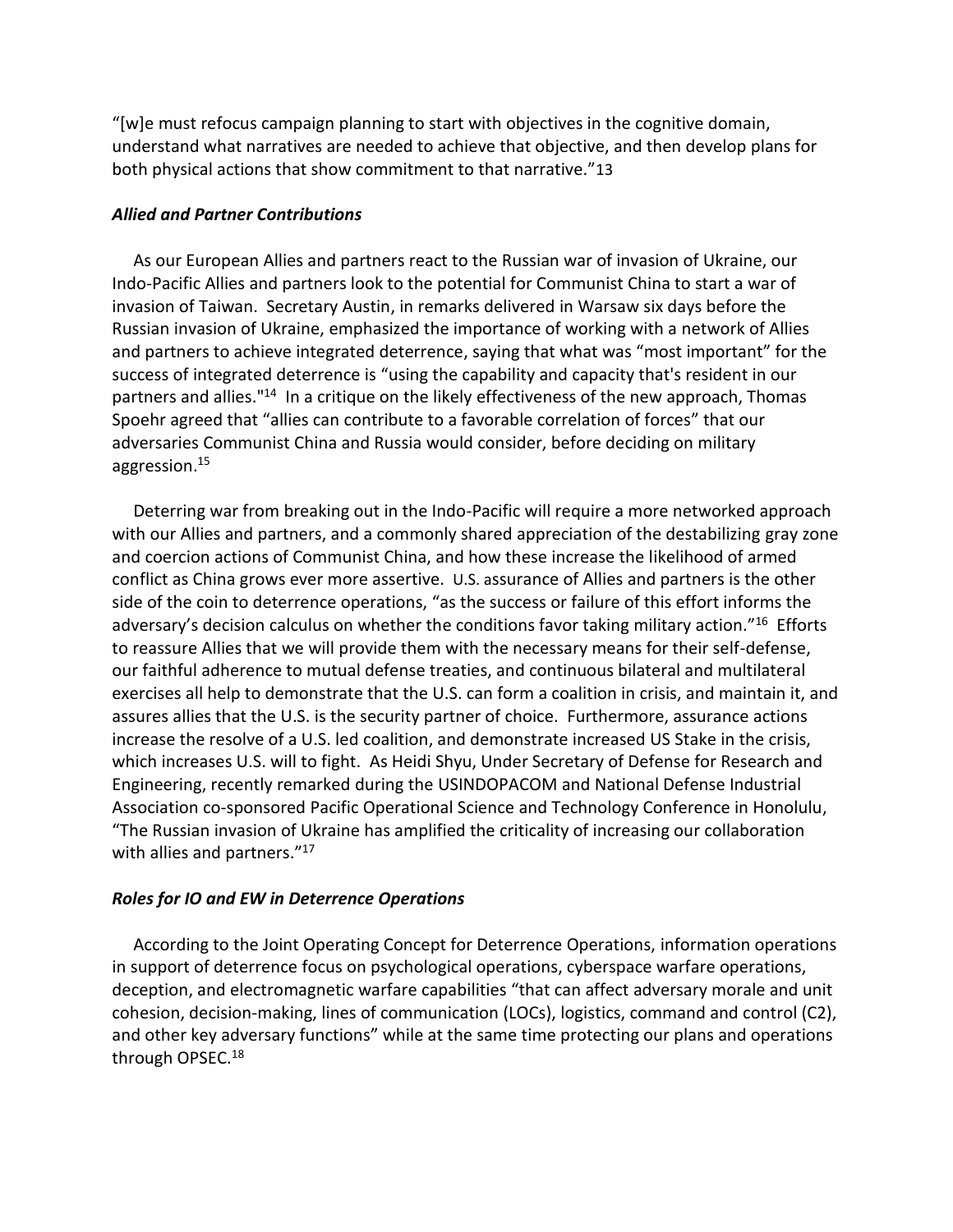# **CALL FOR PRESENTATIONS**

 INDOPACOM J39 and the AOC are soliciting original unclassified English language presentations and/or papers for the 11th Pacific IO & EMSO Symposium from subject matter experts in the U.S. and Allied militaries / government, as well as from academia and industry on the conference theme. Presentations for the full plenary session in the first two days of symposium must be UNCLASSIFIED, and Distribution Statement A, Public Release. Presentations for the classified plenary sessions at Camp Smith should be at the SECRET//REL TO USA, DEU, FRA, JPN, KOR, FVEY level, or at higher classification for smaller group break-out sessions in other conference rooms at Camp Smith

Potential Speakers are invited to note the conference sessions topics and specific areas of interest:

\* Studies of, and lessons learned on recent deterrence successes and failures.

\* Applicable lessons learned from historical deterrence operations and campaigns (e.g. Cold War deterrence of the Communist Bloc).

\* The challenges in effectively deterring gray zone actions and coercion.

\* Analysis of adversary and potential adversary deterrence strategies and concepts.

\* EMS in global commons (space, air, maritime), international conventions, and national maritime and airspace claims as they apply to competition and deterrence operations.

\* Experimentation, Exercises and Training that would improve execution of the deter/assure components of the 2022 Indo-Pacific Strategy.

 Please contact the Symposium Chair, Dr. Arthur Tulak, COL USA, Ret, at [arthur.n.tulak.ctr@pacom.mil](mailto:arthur.n.tulak.ctr@pacom.mil) if you are interested in speaking or want more information and provide the title of the proposed paper, a brief synopsis, and biography of the speaker. Industry presentations that support the conference theme may be submitted for either the unclassified or classified plenaries. Industry presentations must focus on the symposium theme and should not simply be product-focused. The deadline for submitting is close of business Wednesday, July 20, 2022, but earlier is better.